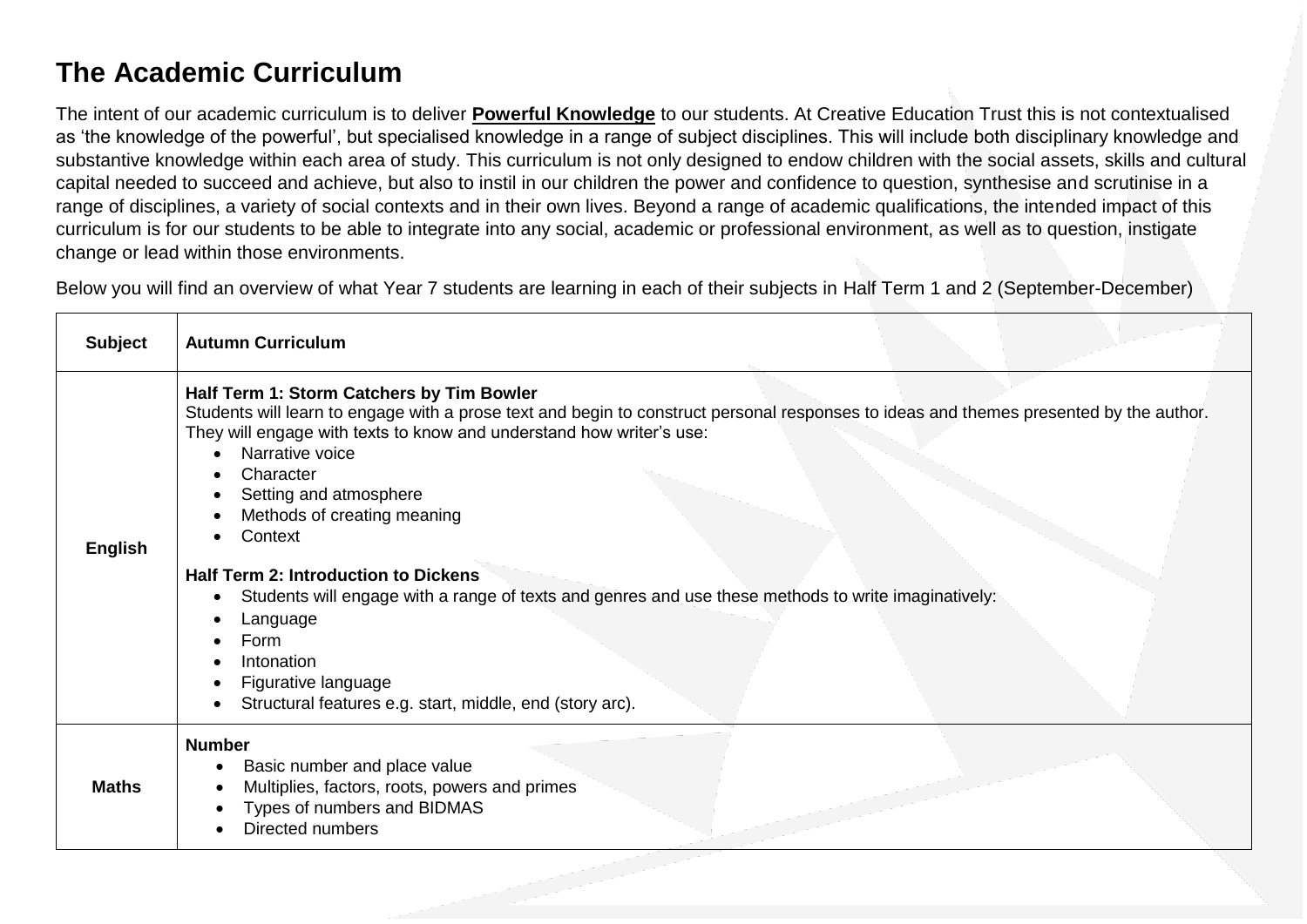|                | Rounding and estimation                                                                                                                                                                                                                                                                                                                                                                                                                                                                                                                                                                                                                                                                                                                                                                                                                                                                                                                                                                                                                                                                                                                                                                                                                                                                                                                                                                                                                                                                                                                                                                                                                                                                                                                  |
|----------------|------------------------------------------------------------------------------------------------------------------------------------------------------------------------------------------------------------------------------------------------------------------------------------------------------------------------------------------------------------------------------------------------------------------------------------------------------------------------------------------------------------------------------------------------------------------------------------------------------------------------------------------------------------------------------------------------------------------------------------------------------------------------------------------------------------------------------------------------------------------------------------------------------------------------------------------------------------------------------------------------------------------------------------------------------------------------------------------------------------------------------------------------------------------------------------------------------------------------------------------------------------------------------------------------------------------------------------------------------------------------------------------------------------------------------------------------------------------------------------------------------------------------------------------------------------------------------------------------------------------------------------------------------------------------------------------------------------------------------------------|
| <b>Science</b> | <b>Biology: Organisms - Movement and Cells</b><br>Students will learn how the parts of the human skeleton work as a system for support, protection, movement and the production of new<br>blood cells. They will also learn how antagonistic pairs of muscles create movement when one contracts and the other relaxes.<br>They will also learn how multicellular organisms are composed of cells which are organised into tissues, organs and systems to carry out life<br>processes. They will recognise that there are many types of cell; each has a different structure or feature so it can do a specific job.<br><b>Chemistry: Particle Model &amp; Separating Mixtures</b><br>Students will learn that the properties of solids, liquids and gases can be described in terms of particles in motion but with differences in the<br>arrangement and movement of these same particles: closely spaced and vibrating (solid), in random motion but in contact (liquid), or in<br>random motion and widely spaced (gas).<br>Students will learn how a pure substance consists of only one type of element or compound and has a fixed melting and boiling point. They<br>will learn that mixtures may be separated due to differences in their physical properties and that the method chosen to separate a mixture<br>depends on which physical properties of the individual substances are different.<br><b>Physics: Energy - Costs and Transfers</b><br>Students will understand how electricity is generated by a combination of resources which each have advantages and disadvantages. They<br>will be able to calculate the cost of home energy usage, using the formula: cost = power (kW) x time (hours) x price (per kWh). |
|                | Students will be able to describe how jobs get done using an energy model where energy is transferred from one store at the start to<br>another at the end. They will learn that when energy is transferred, the total is conserved, but some energy is dissipated, reducing the useful<br>energy.                                                                                                                                                                                                                                                                                                                                                                                                                                                                                                                                                                                                                                                                                                                                                                                                                                                                                                                                                                                                                                                                                                                                                                                                                                                                                                                                                                                                                                       |
| <b>History</b> | Students will learn to understand the causes and consequences of developments in church, state and society in Medieval Britain 1066-<br>1509. They will study the following topics.<br>Sense of Period - Britain pre-1066- The Roman empire and army, early Medieval Britain<br>$\bullet$<br>Substantive concepts - Military: succession, invasion, battle, tactics, warfare<br>Disciplinary concepts – cause and consequence.<br>Diversity - Britain's historic links with the continent and emergence of national story.<br>The Roman Empire and the invasion of Britain, features of the Roman army such as training, tactics and equipment, Boudicca's<br>rebellion.<br>1066 Succession Crisis - contenders<br>September 1066 - Viking Invasion - Battle of Fulford and Battle of Stamford Bridge<br>Norman Conquest - October 1066 Battle of Hastings<br>Establishing control of England - Motte & Bailey castles, Harrying of the north, the Feudal system and the Domesday book.                                                                                                                                                                                                                                                                                                                                                                                                                                                                                                                                                                                                                                                                                                                                                  |
| Geography      | <b>Half Term 1</b><br>Students will learn about the location of oceans and continents. They will be able to use geographical skills including how to navigate and<br>interpret OS maps.                                                                                                                                                                                                                                                                                                                                                                                                                                                                                                                                                                                                                                                                                                                                                                                                                                                                                                                                                                                                                                                                                                                                                                                                                                                                                                                                                                                                                                                                                                                                                  |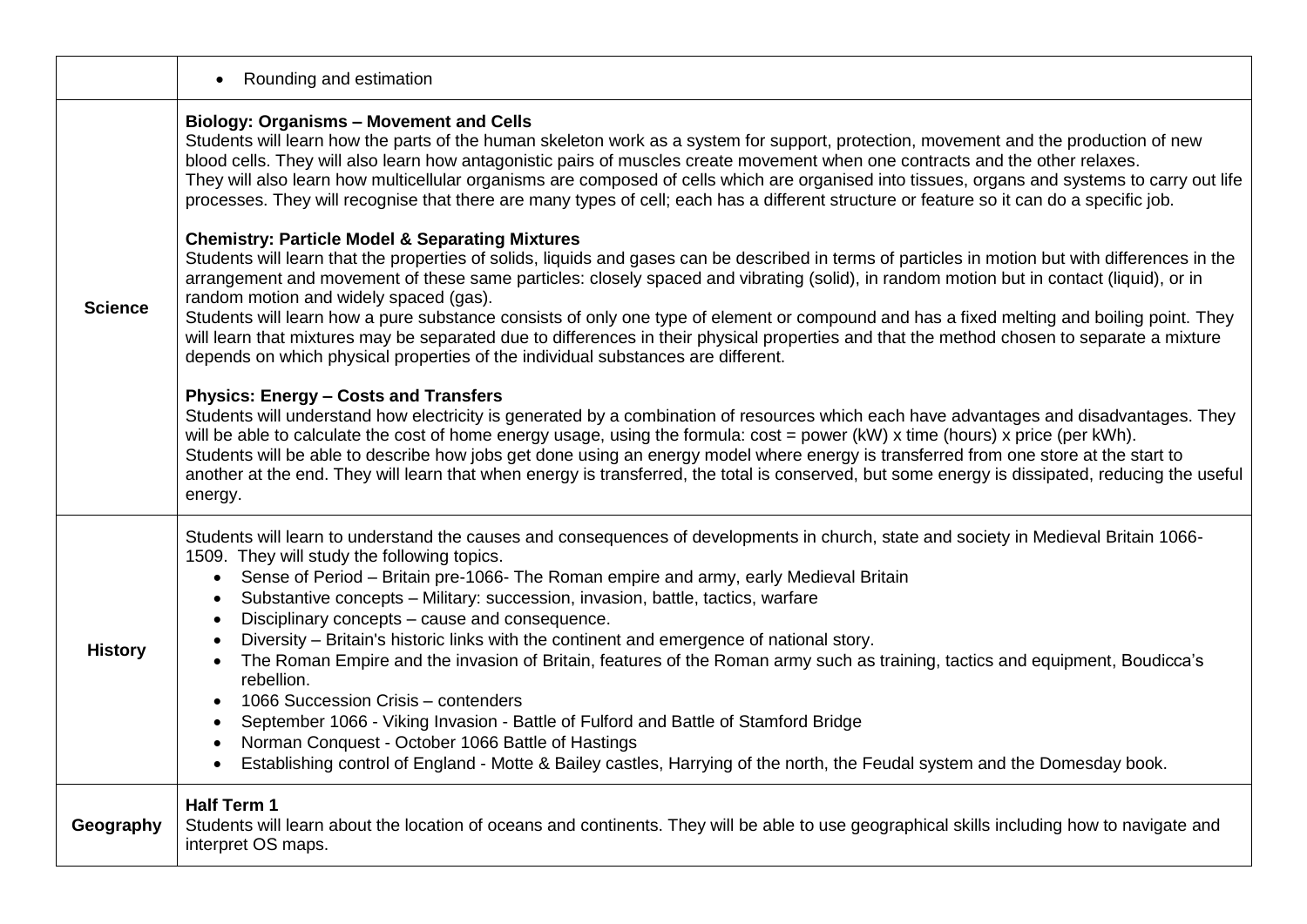|                                   | Students will be able to:<br>Identify Continents / Oceans / UK vs GB+NI<br>Identify physical/ Human/ Environmental geography<br>Interpret maps at a variety of scales (grid references, map symbols, scale)<br>Understand Latitude and Longitude<br><b>Half Term 2</b>                                                                                                                                                                                                                                                                                                                                                                                                                                                                                                                                                                                                                                     |
|-----------------------------------|------------------------------------------------------------------------------------------------------------------------------------------------------------------------------------------------------------------------------------------------------------------------------------------------------------------------------------------------------------------------------------------------------------------------------------------------------------------------------------------------------------------------------------------------------------------------------------------------------------------------------------------------------------------------------------------------------------------------------------------------------------------------------------------------------------------------------------------------------------------------------------------------------------|
|                                   | Students will take a closer look at the UK and learn about both the physical and human geographical features.<br>Students will be able to:<br>• Describe the location of the UK.<br>Understand urbanisation.<br>Explain the reasons for diversity and migration within the UK.<br>Understand the different economic sectors in the UK.                                                                                                                                                                                                                                                                                                                                                                                                                                                                                                                                                                     |
| <b>Spanish</b>                    | Half Term 1: Introducing myself<br>Students will be able to introduce and talk about themselves, recall numbers, colours, alphabet, animals etc., understand and apply rules of<br>Spanish phonics.                                                                                                                                                                                                                                                                                                                                                                                                                                                                                                                                                                                                                                                                                                        |
|                                   | Half Term 2: My free time interests<br>Students will be able to say what they like to do in their free time, what sports they do. They will be able to talk about themselves and use of<br>verbs, express opinions (me gusta + verb first as easier), demonstrate knowledge of Spanish festive customs, and describe the weather.                                                                                                                                                                                                                                                                                                                                                                                                                                                                                                                                                                          |
| <b>Computer</b><br><b>Science</b> | Students are learning to use technologies safely and responsibly and are being introduced to MS Teams.<br>Specifically:<br>How to create a secure and memorable password<br>Be aware personal online activity, history or profile will affect the type of information returned in a search or on a social media<br>stream, and intended to influence beliefs, actions and choices<br>How and why people who they communicate with online may try to influence others negatively<br>Strategies for assessing the degree of trust placed in people or organisations online<br>Describe the initial signs of potentially problematic situations e.g. grooming, cyberbullying<br>How to confidently use integrated Microsoft packages.<br>How to confidently navigate MS Teams and features.<br>How to access, send and receive emails appropriately.<br>How to use search techniques to locate online sources |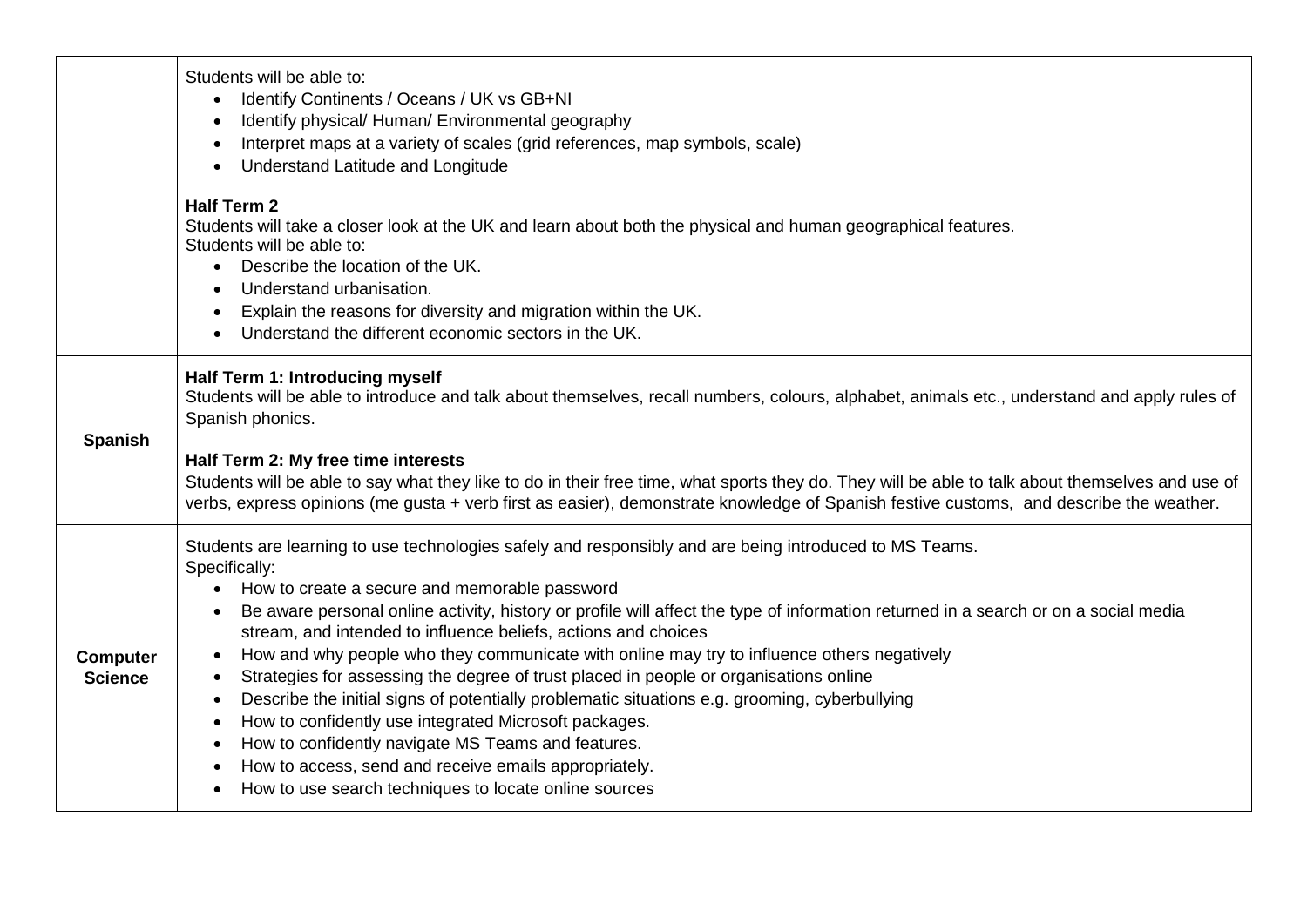|           | Term 1 Theme: Formal Elements 'Still Life'<br>Students are learning to understand pencil grades and tonal values. They will develop knowledge of shapes, space and measures. They<br>will develop skills in drawing and shading by doing observational studies of simple man- made objects.                                                                                                                                                                                                                                                                                                                                                                                                                             |
|-----------|-------------------------------------------------------------------------------------------------------------------------------------------------------------------------------------------------------------------------------------------------------------------------------------------------------------------------------------------------------------------------------------------------------------------------------------------------------------------------------------------------------------------------------------------------------------------------------------------------------------------------------------------------------------------------------------------------------------------------|
| Art       | Students will be exposed to a wide range of mark making techniques in order to understand line tone and texture. They will be able to use<br>transformation knowledge to enlarge and reduce a 3D object through drawing. They will learn mark-making (Crosshatching, Pointillism)                                                                                                                                                                                                                                                                                                                                                                                                                                       |
|           | <b>Term 2 Theme: Still Life</b><br>Students will be learning how to draw more complex objects. They will be introduced to composition by sketching thumbnails before<br>selecting one to enlarge into a more sustained piece which will be completed in pencil. They will be demonstrating the skills and techniques<br>they developed in the first term.                                                                                                                                                                                                                                                                                                                                                               |
|           | In YR 7 Design Technology, pupils have the chance to learn and explore a wealth of creative new skills. Learning in Design Technology is<br>purposeful and relevant as pupils in all lessons see a direct link to industry, a career, and the influence of technology on our past, present<br>and future. Year 7 pupils are introduced to five core topics which embed the ethos of the Design and Technology curriculum. The curriculum<br>is taught through a range of material disciplines; Food and Nutrition, Timber based materials (Resistant Materials), Papers and Boards<br>(Graphics) and Textile based materials. Year 7 pupils will experience a number of these disciplines throughout the academic year. |
|           | The five core topics of the Design and Technology curriculum are:                                                                                                                                                                                                                                                                                                                                                                                                                                                                                                                                                                                                                                                       |
|           | Design principles: Pupils are introduced to design briefs and specifications, primary and secondary research, sketching, modelling<br>$\bullet$<br>and labelling. In Food, pupils will learn how to adapt recipes to make them healthier and more appealing.                                                                                                                                                                                                                                                                                                                                                                                                                                                            |
| <b>DT</b> | Making principles: Pupils make a range of products in Design and Technology. Pupils identify and use specialist tools, techniques,<br>processes, equipment and machinery. They are introduced to the workshop tools and machinery, kitchen utensils and machinery,<br>sewing machines, hand sewing methods and applique techniques. Pupils are introduced to computer aided manufacture and<br>computer aided design. The 2D Design software is introduced. Accuracy, safety and precision are emphasised. Pupils demonstrate<br>health and safety awareness. In Food, the bridge and claw chopping techniques are learnt and the pupils demonstrate how to safely<br>use the hob and the oven.                         |
|           | Technical principles: Pupils explore properties of materials and mechanical systems. Pupils will know key Design and Technology<br>$\bullet$<br>terminology including knowledge of measurements. Pupils will learn appropriate cutting methods. Pupils will recognise and be able<br>to make simple 2D and 3D structures. In Food, students will know how to bake, boil, shape and chop and will be introduced to key<br>nutritional knowledge.                                                                                                                                                                                                                                                                         |
|           | Sustainability and the environment - Pupils are encouraged to problem solve and consider the environment when designing and<br>$\bullet$<br>making. Pupils will be introduced to the 6R's. Sustainability and food waste are explored.                                                                                                                                                                                                                                                                                                                                                                                                                                                                                  |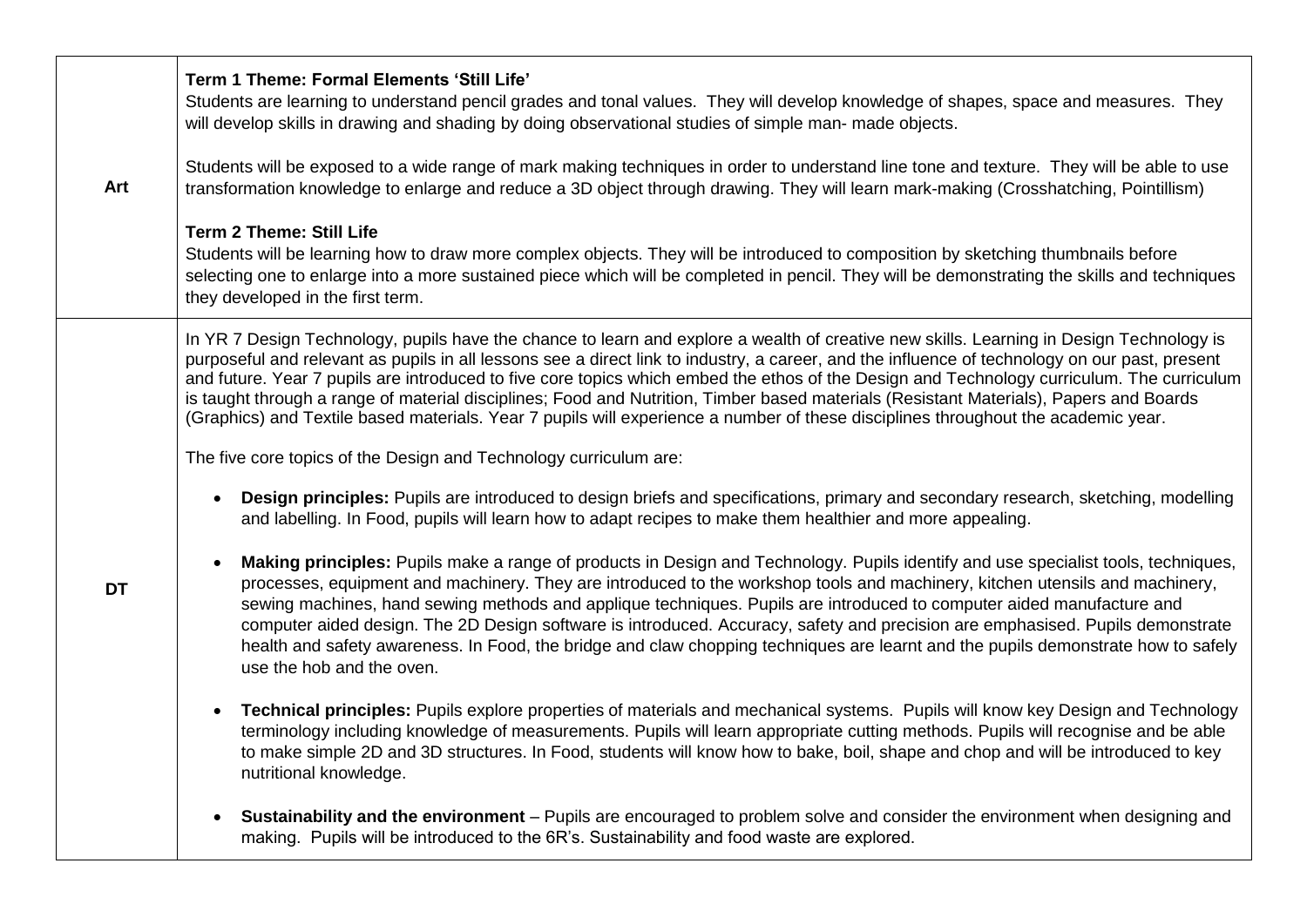|               | Analyse and evaluate – Pupils analyse existing products and the work of others. Pupils are introduced to the evaluation of products<br>against a brief and a specification. Functional testing is introduced. In Food, pupils develop understanding of sensory analysis.<br>Throughout their time in Year 7, pupils are also introduced to the CET Knowledge Connected curriculum. The key concepts are introduced<br>with a specific focus on structure and pattern. Famous designers are introduced including Max Escher, William Morris, Hussein Chalayan,<br>Norman Foster and Zaha Hadid.                                                                                                                                                                                                                        |
|---------------|-----------------------------------------------------------------------------------------------------------------------------------------------------------------------------------------------------------------------------------------------------------------------------------------------------------------------------------------------------------------------------------------------------------------------------------------------------------------------------------------------------------------------------------------------------------------------------------------------------------------------------------------------------------------------------------------------------------------------------------------------------------------------------------------------------------------------|
| <b>Ethics</b> | Students are considering 'What do the "Big 6" world religions believe?<br>Students are identifying the key features of the six most followed faiths in the world: Judaism, Christianity, Islam, Hinduism, Sikhism and<br>Buddhism.<br>Students identify when and where they were founded, who founded the religion, their places of worship and their holy books.<br>Students identify similarities and differences between each of the faiths to form comparisons and reflect upon what they believe, whether<br>they are of one of the Big Six faiths, follow another faith or belief system or none at all.                                                                                                                                                                                                        |
|               | During year 7 students will understand a variety of skills, techniques and rules in broad range of sports. Furthermore, students will know and<br>understand why the respective rules are in place. They will have been physically active during all Physical Education lessons and be able to<br>demonstrate how to apply skills and techniques during closed skill practices and small sided competitive situations. Students will know why<br>these skills and techniques are used and in which situations. They will be able to lead some stages of a warm-up to small groups and<br>explain its purpose. Students will be able to analyse their own performance and know how to improve their future performance. Students will<br>also develop within the following areas:                                      |
| <b>PE</b>     | The development of key personal qualities of commitment, resilience, determination, problem solving, fairness and enthusiasm and<br>an appreciation of honest competition and good sportsmanship.<br>An understanding and appreciation of health and safety measures and controls within lessons and using equipment safely.<br>A coherent grasp of the basic rules, regulations and scoring systems in the sports/activities studied.<br>An introduction to the major muscle groups and bones in the body that specifically relate to the sports/activities being studied.<br>Develop knowledge of the key techniques and tactics used in the sports/activities being studied.<br>Develop knowledge of the physical and skill-related components of fitness and how these are used in a number of sports/activities. |

 $\blacksquare$